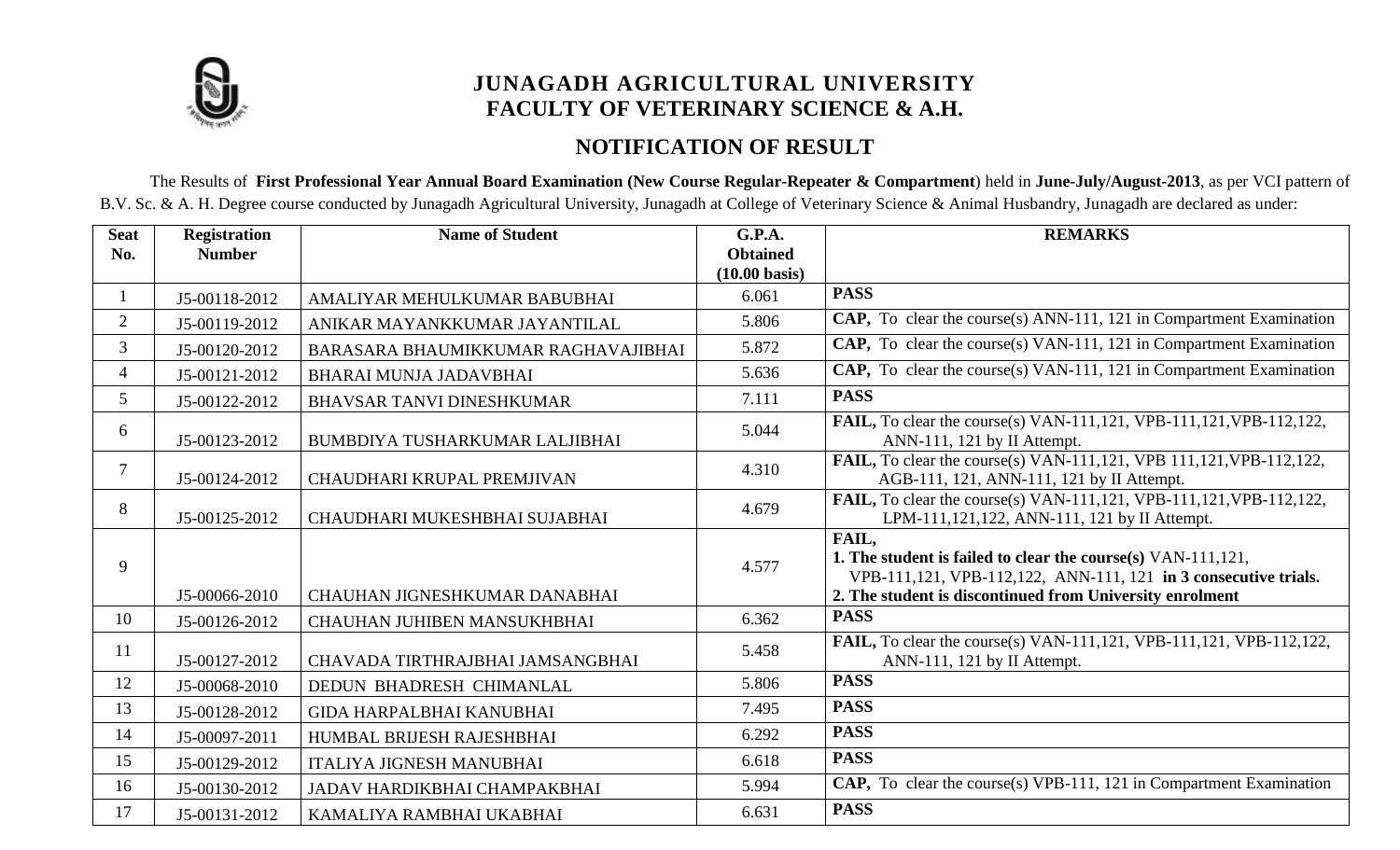| <b>Seat</b> | <b>Registration</b> | <b>Name of Student</b>            | G.P.A.                  | <b>REMARKS</b>                                                                                                        |
|-------------|---------------------|-----------------------------------|-------------------------|-----------------------------------------------------------------------------------------------------------------------|
| No.         | <b>Number</b>       |                                   | <b>Obtained</b>         |                                                                                                                       |
|             |                     |                                   | $(10.00 \text{ basis})$ |                                                                                                                       |
| 18          | J5-00132-2012       | KANUDAVALA NIKHILKUMAR BHARATBHAI | 4.956                   | FAIL, To clear the course(s) VAN-111,121, VPB-111,121,<br>LPM-111, 121, 122, ANN-111, 121 by II Attempt.              |
| 19          | J5-00133-2012       | KANZARIYA JAGDISH MOHANBHAI       | 6.215                   | CAP, To clear the course(s) VAN-111, 121 in Compartment Examination                                                   |
| 20          | J5-00098-2011       | KATARA AMIT BHURSINH              | 4.795                   | <b>FAIL,</b> To clear the course(s) VAN-111,121, VPB-111,121, VPB-112,122,<br>ANN-111, 121 by III Attempt.            |
| 21          | J5-00134-2012       | KHADAYATA ANIKETKUMAR VINODBHAI   | 5.276                   | FAIL, To clear the course(s) VAN-111,121, VPB-111,121, ANN-111, 121<br>by II Attempt.                                 |
| 22          | J5-00135-2012       | KHANT MALHAR RAMESHKUMAR          | 3.886                   | FAIL, To clear the course(s) VAN-111,121, VPB 111,121, VPB-112,122,<br>LPM-111, 121, 122, ANN-111, 121 by II Attempt. |
| 23          | J5-00136-2012       | KUMBHAR SANJAYKUMAR AMBALAL       | 4.960                   | FAIL, To clear the course(s) VAN-111,121, VPB-111,121,<br>LPM-111, 121, 122, ANN-111, 121 by II Attempt.              |
| 24          | J5-00137-2012       | LADUMOR KAMLESHBHAI RANABHAI      | 6.399                   | <b>PASS</b>                                                                                                           |
| 25          | J5-00099-2011       | LADUMOR VIPULKUMAR CHANABHAI      | 6.301                   | <b>PASS</b>                                                                                                           |
| 26          | J5-00100-2011       | LUNAGARIYA BRIJESHKUMAR VRAJLAL   | 5.927                   | <b>PASS</b>                                                                                                           |
| 27          | J5-00138-2012       | MAHAJAN DINESH SUBHASHBHAI        | 6.382                   | <b>PASS</b>                                                                                                           |
| 28          | J5-00139-2012       | MAKWANA CHANDRASINH NARANBHAI     | 5.597                   | CAP, To clear the course(s) VPB-111, 121 in Compartment Examination                                                   |
| 29          | J5-00140-2012       | MALAKIYA RAJESHBHAI ARAJANBHAI    | 5.978                   | <b>PASS</b>                                                                                                           |
| 30          | J5-00141-2012       | NALIYAPARA HARDIKKUMAR BHUPATBHAI | 6.741                   | <b>PASS</b>                                                                                                           |
| 31          | J5-00142-2012       | <b>ODEDARA RAJAT NILESH</b>       | 6.669                   | <b>PASS</b>                                                                                                           |
| 32          | J5-00102-2011       | PANCHALA VIPUL PARSOTAMBHAI       | 6.157                   | <b>PASS</b>                                                                                                           |
| 33          | J5-00143-2012       | PARIKH GAUTAMKUMAR RAMJIBHAI      | 4.984                   | FAIL, To clear the course(s) VAN-111,121, VPB-111,121, VPB-112,122,<br>ANN-111, 121 by II Attempt.                    |
| 34          | J5-00082-2010       | PARMAR PRAVINBHAI ANADABHAI       | 5.919                   | <b>PASS</b>                                                                                                           |
| 35          | J5-00107-2011       | PATEL IDRISH HANIFBHAI            | 6.242                   | <b>CAP,</b> To clear the course(s) VAN-111, 121 in Compartment Examination                                            |
| 36          | J5-00084-2010       | PATEL JIGAR DALPATBHAI            | 5.879                   | <b>PASS</b>                                                                                                           |
| 37          | J5-00144-2012       | PATEL NIKUNJKUMAR RASIKLAL        | 5.637                   | <b>CAP,</b> To clear the course(s) VPB-111, 121 in Compartment Examination                                            |
| 38          | J5-00145-2012       | PATEL YOGESH MAHENDRABHAI         | 6.936                   | <b>PASS</b>                                                                                                           |
| 39          | J5-00085-2010       | PIPALIYA JAYDEEP DINESHBHAI       | 5.933                   | <b>PASS</b>                                                                                                           |
| 40          | J5-00146-2012       | PRAJAPATI JAIMINKUMAR ARVINDBHAI  | 5.872                   | <b>PASS</b>                                                                                                           |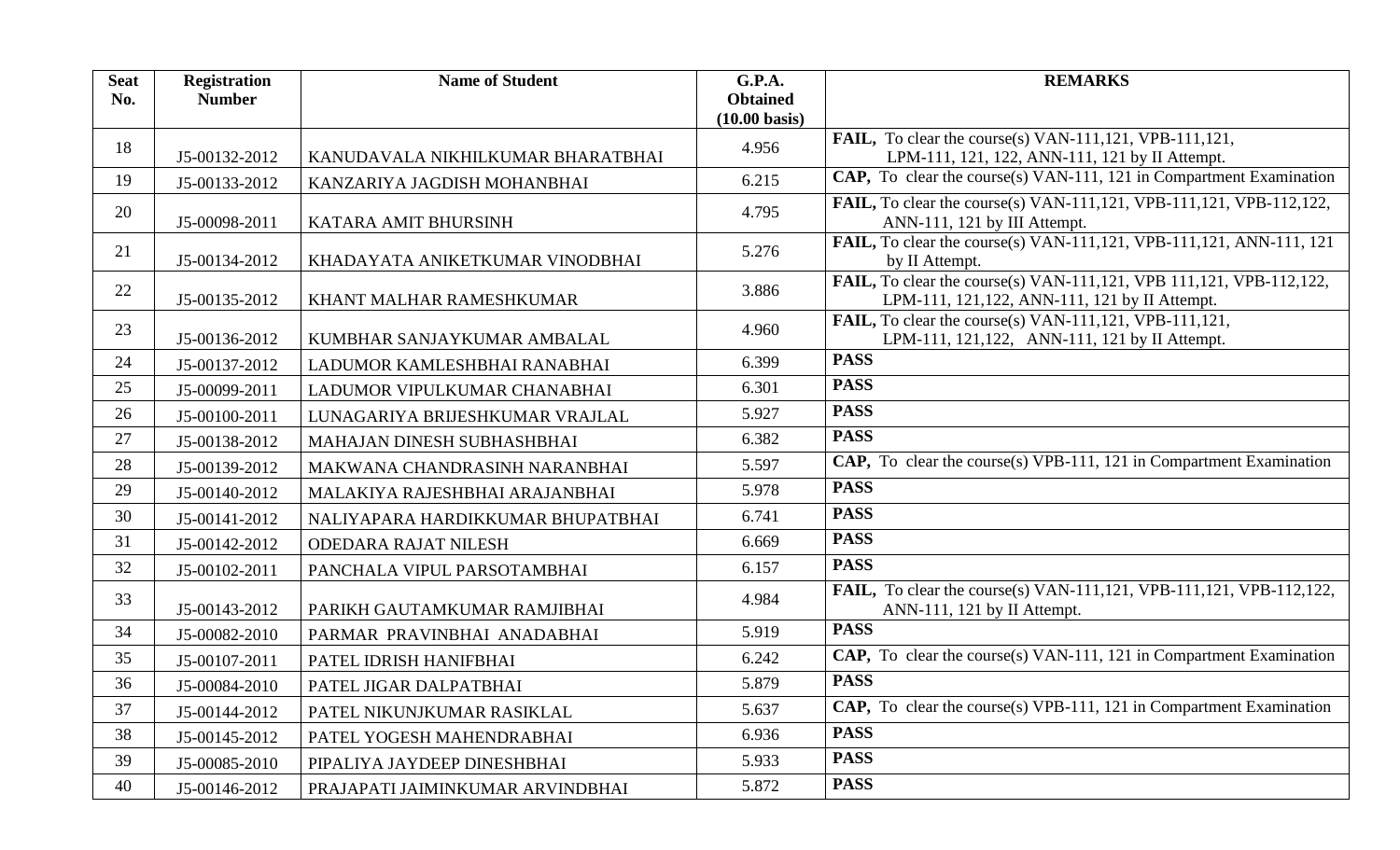| <b>Seat</b><br>No. | <b>Registration</b><br><b>Number</b> | <b>Name of Student</b>                             | <b>G.P.A.</b><br><b>Obtained</b><br>$(10.00 \text{ basis})$ | <b>REMARKS</b>                                                                                                                                                                          |
|--------------------|--------------------------------------|----------------------------------------------------|-------------------------------------------------------------|-----------------------------------------------------------------------------------------------------------------------------------------------------------------------------------------|
| 41                 | J5-00147-2012                        | PRAJAPATI SURESHBHAI JETHABHAI                     | 5.212                                                       | CAP, To clear the course(s) ANN-111, 121 and VAN-111, 121<br>in Compartment Examination                                                                                                 |
| 42                 | J5-00115-2011                        | TAVIYAD ASHVINKUMAR RATANBHAI                      | 6.409                                                       | <b>PASS</b>                                                                                                                                                                             |
| 43                 | J5-00148-2012                        | THAKOR JIGARJI CHATURJI                            | 7.683                                                       | <b>PASS</b>                                                                                                                                                                             |
| 44                 | J5-00149-2012                        | VAJA RAHULKUMAR KARSHANBHAI                        | 5.762                                                       | <b>PASS</b>                                                                                                                                                                             |
| 45                 | J5-00089-2010                        | VALA JAYDEEP GAURANGBHAI                           | 5.306                                                       | FAIL,<br>1. The student is failed to clear the course(s) ANN-111, 121<br>VPB-111,121, VAN-111,121, in 3 consecutive trials.<br>2. The student is discontinued from University enrolment |
| 46                 | J5-00150-2012                        | VASAVA RAJENDRABHAI GURAJIBHAI                     | 5.344                                                       | <b>FAIL,</b> To clear the course(s) VAN-111, 121, AGB-111, 121,<br>LPM-111, 121, 122 by II Attempt.                                                                                     |
| 47                 | J5-00151-2012                        | YAGNIK NINAD KETANKUMAR                            | 7.169                                                       | <b>PASS</b>                                                                                                                                                                             |
|                    |                                      | <b>Compartment Examination held in August-2012</b> |                                                             |                                                                                                                                                                                         |
|                    | J5-00119-2012                        | ANIKAR MAYANKKUMAR JAYANTILAL                      | 6.003                                                       | <b>PASS</b>                                                                                                                                                                             |
| 2                  | J5-00120-2012                        | BARASARA BHAUMIKKUMAR RAGHAVAJIBHAI                | 6.120                                                       | <b>PASS</b>                                                                                                                                                                             |
| $\overline{3}$     | J5-00121-2012                        | BHARAI MUNJA JADAVBHAI                             | 5.881                                                       | <b>PASS</b>                                                                                                                                                                             |
| $\overline{4}$     | J5-00130-2012                        | JADAV HARDIKBHAI CHAMPAKBHAI                       | 6.099                                                       | <b>PASS</b>                                                                                                                                                                             |
| 5 <sup>5</sup>     | J5-00133-2012                        | KANZARIYA JAGDISH MOHANBHAI                        | 6.588                                                       | <b>PASS</b>                                                                                                                                                                             |
| 6                  | J5-00139-2012                        | MAKWANA CHANDRASINH NARANBHAI                      | 5.704                                                       | <b>PASS</b>                                                                                                                                                                             |
| $\tau$             | J5-00107-2011                        | PATEL IDRISH HANIFBHAI                             | 6.382                                                       | <b>PASS</b>                                                                                                                                                                             |
| 8                  | J5-00144-2012                        | PATEL NIKUNJKUMAR RASIKLAL                         | 5.723                                                       | <b>PASS</b>                                                                                                                                                                             |
| 9                  | J5-00147-2012                        | PRAJAPATI SURESHBHAI JETHABHAI                     | 5.574                                                       | <b>PASS</b>                                                                                                                                                                             |

No. JAU / REG / EXAM / T-6/ 4426-28 /2013, Date : 25/09/2013. **REGISTRAR**

## **Copy f.w.cs. to :**

- **1**. The Principal & Dean, College of Veterinary Science & A.H., JAU.,Junagadh.
- **2.** The Director of Students' Welfare, JAU, Junagadh.
- **3.** Table- 4 of this branch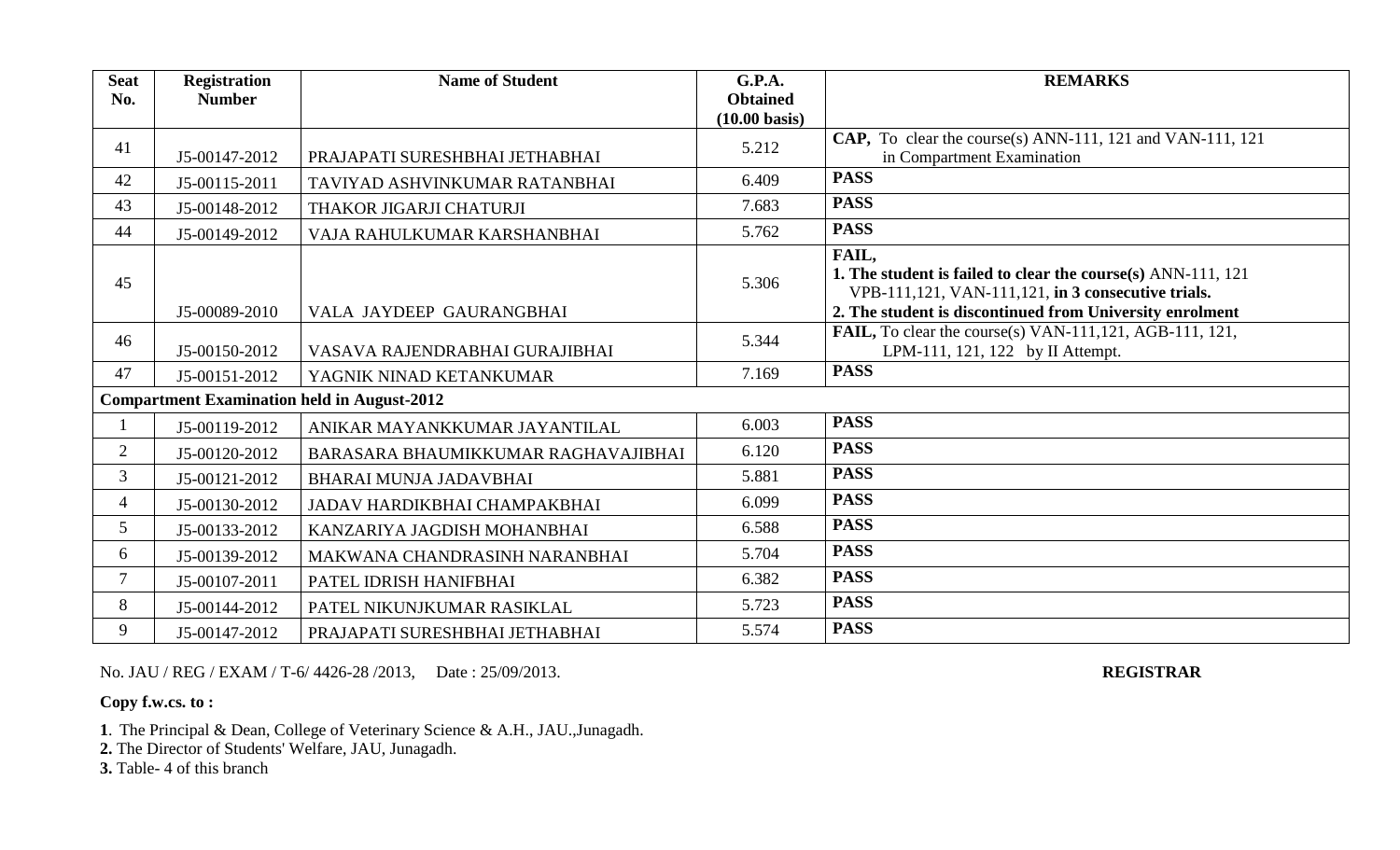

# **JUNAGADH AGRICULTURAL UNIVERSITY FACULTY OF VETERINARY SCIENCE & A.H.**

## **NOTIFICATION OF RESULT**

 The Results of **Second Year Annual Board Examination (New Course Regular-Repeater & Compartment**) held in **June-July/August-2013**, as per VCI pattern of B.V.Sc. & A. H. Degree course conducted by Junagadh Agricultural University, Junagadh at college of Veterinary Science & Animal Husbandry, Junagadh are declared as under.

| <b>Seat</b>    | <b>Registration</b> | <b>Name of Student</b>              | <b>G.P.A.</b>           | <b>REMARKS</b>                                                                      |
|----------------|---------------------|-------------------------------------|-------------------------|-------------------------------------------------------------------------------------|
| No.            | <b>Number</b>       |                                     | <b>Obtained</b>         |                                                                                     |
|                |                     |                                     | $(10.00 \text{ basis})$ |                                                                                     |
|                | J5-00060-2010       | ASARI MAYURKUMAR CHHAGANBHAI        | 7.650                   | <b>PASS</b>                                                                         |
| 2              | J5-00061-2010       | ASODIYA FORAM ARVINDBHAI            | 7.244                   | <b>PASS</b>                                                                         |
| 3              | J5-00090-2011       | BEGADIYA HARDIKKUMAR BAKULBHAI      | 7.462                   | <b>PASS</b>                                                                         |
| $\overline{4}$ | J5-00091-2011       | BHADARKA DIXITA HAMIRBHAI           | 6.798                   | <b>PASS</b>                                                                         |
| 5              | J5-00092-2011       | BHAGIYA ASHISHKUMAR HEMANTBHAI      | 6.754                   | <b>PASS</b>                                                                         |
| 6              | J5-00062-2010       | BHARVAD RAJENDRAKUMA RRANCHHODBHAI  | 5.659                   | CAP, To clear the course(s) VPB-221, VAN-211, 221<br>in Compartment Examination     |
| $\tau$         | J5-00063-2010       | BORADIYA PRADIPKUMAR CHAITANYAKUMAR | 5.915                   | <b>PASS</b>                                                                         |
| 8              | J5-00065-2010       | CHAUHAN JALPA GOVINDBHAI            | 6.273                   | <b>PASS</b>                                                                         |
| 9              | J5-00093-2011       | CHIKHALIYA PIYUSH SURESHBHAI        | 6.787                   | <b>PASS</b>                                                                         |
| 10             | J5-00094-2011       | CHORAVADA DIVYAPRAKASH RAMJIBHAI    | 6.139                   | $CAP, To clear the course(s) VPB-221 in compartment Examination$                    |
| 11             | J5-00070-2010       | DHOKIA MEHUL DILIPBHAI              | 5.293                   | FAIL, To clear the course(s) VAN-211, 221, VPB-221, VPP-211, 221,<br>by II Attempt. |
| 12             | J5-00041-2009       | GHOGHARI HITESHKUMAR NAROTAMBHAI    | 5.327                   | CAP, To clear the course(s) VPP-211, 221, and VPB-221<br>in Compartment Examination |
| 13             | J5-00096-2011       | GOHIL BHARATBHAI CHHAGANBHAI        | 6.769                   | <b>PASS</b>                                                                         |
| 14             | J5-00075-2010       | KHANT PANKAJKUMAR GOMAJIBHAI        | 6.078                   | <b>PASS</b>                                                                         |
| 15             | J5-00077-2010       | KOTHARI HIREN ASHOKBHAI             | 6.546                   | <b>PASS</b>                                                                         |
| 16             | J5-00078-2010       | MALVIYA JASMIN ANILBHAI             | 7.441                   | <b>PASS</b>                                                                         |
| 17             | J5-00079-2010       | MORI NITINKUMAR HARIBHAI            | 5.769                   | CAP, To clear the course(s) VPP-211, 221 in Compartment Examination                 |
| 18             | J5-00101-2011       | PANCHAL PRATIKKUMAR PRAVINBHAI      | 6.770                   | <b>PASS</b>                                                                         |
| 19             | J5-00103-2011       | PANDYA MAMTABEN NILADHAR            | 7.554                   | <b>PASS</b>                                                                         |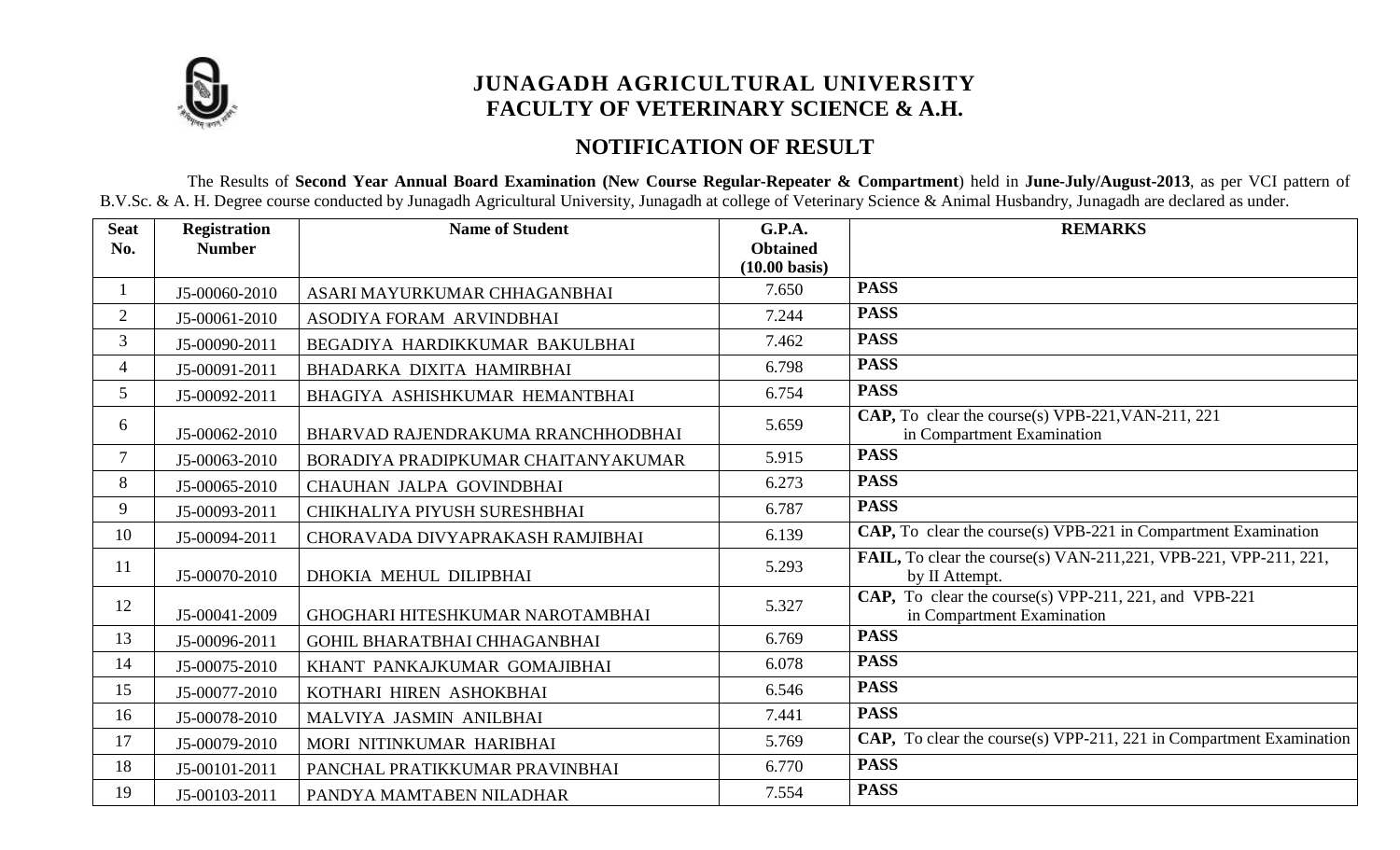| <b>Seat</b><br>No. | <b>Registration</b><br><b>Number</b> | <b>Name of Student</b>                             | <b>G.P.A.</b><br><b>Obtained</b><br>$(10.00 \text{ basis})$ | <b>REMARKS</b>                                                                               |
|--------------------|--------------------------------------|----------------------------------------------------|-------------------------------------------------------------|----------------------------------------------------------------------------------------------|
| 20                 | J5-00080-2010                        | PANDYA SAMIRKUMAR HARSHADRAI                       | 6.117                                                       | <b>CAP,</b> To clear the course(s) VPP-211, 221 in Compartment Examination                   |
| 21                 | J5-00081-2010                        | PARMAR CHETNA KARABHAI                             | 6.370                                                       | <b>PASS</b>                                                                                  |
| 22                 | J5-00105-2011                        | PATA BHARAT ARABHAMBHAI                            | 6.278                                                       | <b>PASS</b>                                                                                  |
| 23                 | J5-00106-2011                        | PATEL HARDIK JAYANTIBHAI                           | 7.619                                                       | <b>PASS</b>                                                                                  |
| 24                 | J5-00083-2010                        | PATEL JEEMI ARVINDBHAI                             | 6.039                                                       | CAP, To clear the course(s)VAN-211,221 in Compartment Examination                            |
| 25                 | J5-00110-2011                        | SISODIYA HATHISHINH AALIGBHAI                      | 6.551                                                       | <b>PASS</b>                                                                                  |
| 26                 | J5-00111-2011                        | SOLANKI AJAYKUMAR KARANSINH                        | 7.713                                                       | <b>PASS</b>                                                                                  |
| 27                 | J5-00112-2011                        | SOLANKI KOMALBEN SANJAYKUMAR                       | 7.105                                                       | <b>PASS</b>                                                                                  |
| 28                 | J5-00086-2010                        | SOLANKI RAJAN SHAILESHBHAI                         | 5.509                                                       | CAP, To clear the course(s) VPA-211, 221, 222 and VPP-211, 221<br>in Compartment Examination |
| 29                 | J5-00113-2011                        | SOLANKI SHIVANI LAXMANBHAI                         | 7.484                                                       | <b>PASS</b>                                                                                  |
| 30                 | J5-00114-2011                        | SUTHAR ALPESHKUMAR PUNJALAL                        | 7.092                                                       | <b>PASS</b>                                                                                  |
| 31                 | J5-00116-2011                        | TRIVEDI SUMANBHAI PRAKASHBHAI                      | 6.809                                                       | <b>PASS</b>                                                                                  |
| 32                 | J5-00117-2011                        | ZALA ANIRUDDHSINH MANHARSINH                       | 6.676                                                       | <b>PASS</b>                                                                                  |
|                    |                                      | <b>Compartment Examination held in August-2012</b> |                                                             |                                                                                              |
| 33                 | J5-00062-2010                        | BHARVAD RAJENDRAKUMA RRANCHHODBHAI                 | 6.062                                                       | <b>PASS</b>                                                                                  |
| 34                 | J5-00094-2011                        | CHORAVADA DIVYAPRAKASH RAMJIBHAI                   | 6.223                                                       | <b>PASS</b>                                                                                  |
| 35                 | J5-00041-2009                        | GHOGHARI HITESHKUMAR NAROTAMBHAI                   | 5.746                                                       | <b>PASS</b>                                                                                  |
| 36                 | J5-00079-2010                        | MORI NITINKUMAR HARIBHAI                           | 6.008                                                       | <b>PASS</b>                                                                                  |
| 37                 | J5-00080-2010                        | PANDYA SAMIRKUMAR HARSHADRAI                       | 6.248                                                       | <b>PASS</b>                                                                                  |
| 38                 | J5-00083-2010                        | PATEL JEEMI ARVINDBHAI                             | 6.242                                                       | <b>PASS</b>                                                                                  |
| 39                 | J5-00086-2010                        | SOLANKI RAJAN SHAILESHBHAI                         | 5.723                                                       | <b>PASS</b>                                                                                  |

No. JAU / REG / EXAM / T-6/4429-31/2013, Date :25/09/2013. **REGISTRAR**

## **Copy f.w.cs. to :**

1. The Principal & Dean, College of Veterinary Science & A.H., JAU.,Junagadh.

2. The Director of Students' Welfare, JAU, Junagadh.

3. Table- 4 of this branch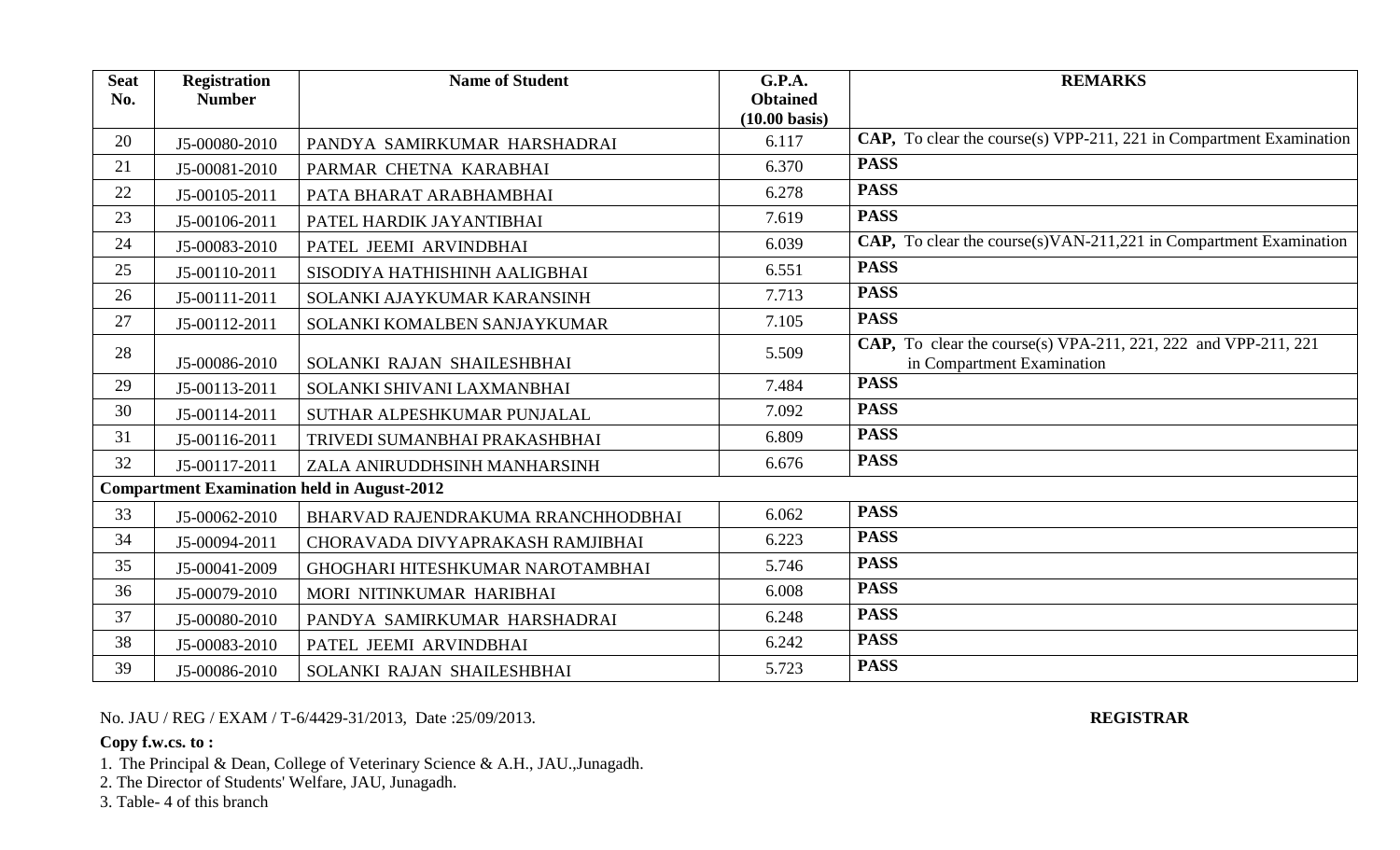

# **JUNAGADH AGRICULTURAL UNIVERSITY FACULTY OF VETERINARY SCIENCE & A.H. NOTIFICATION OF RESULT**

 The Results of **Third Year Annual Board Examination (New Course Regular** ) held in **June-July-2013**, as per VCI pattern of B.V. Sc. & A. H. Degree Course conducted by Junagadh Agricultural University, Junagadh at College of Veterinary Science & Animal Husbandry, Junagadh are declared as under

| Seat No.       | <b>Registration</b> | <b>Name of Student</b>              | G.P.A.                 | <b>REMARKS</b> |
|----------------|---------------------|-------------------------------------|------------------------|----------------|
|                | <b>Number</b>       |                                     | Obtained (10.00 basis) |                |
| $\perp$        | J5-00037-2009       | CHATRABHUJI BRINDA BIPINBHAI        | 6.141                  | <b>PASS</b>    |
| $\overline{2}$ | J5-00064-2010       | CHAUDHARY JAGDISHKUMAR MAFABHAI     | 6.420                  | <b>PASS</b>    |
| $\mathfrak{Z}$ | J5-00067-2010       | CHAUHAN VIPULBHAI BATUKBHAI         | 7.717                  | <b>PASS</b>    |
| 4              | J5-00069-2010       | DESAI KETANKUMAR NAGJIBHAI          | 6.196                  | <b>PASS</b>    |
| 5              | J5-00039-2009       | DOBARIYA KALPESHKUMAR MANSHUKHBHAI  | 6.647                  | <b>PASS</b>    |
| 6              | J5-00071-2010       | GALCHAR RAMESH KARSHANBHAI          | 7.397                  | <b>PASS</b>    |
| $\tau$         | J5-00042-2009       | <b>GOHEL RAHULKUMAR HARSUKHBHAI</b> | 6.898                  | <b>PASS</b>    |
| 8              | J5-00072-2010       | GOSWAMI MANISHGIRI BABUGIRI         | 6.577                  | <b>PASS</b>    |
| 9              | J5-00073-2010       | JADAV JAYESH JAYANTILAL             | 7.977                  | <b>PASS</b>    |
| 10             | J5-00074-2010       | KESHARIYA DESUR KESURBHAI           | 6.525                  | <b>PASS</b>    |
| 11             | J5-00076-2010       | KHATARIYA MITHUNKUMAR DEVDANBHAI    | 6.883                  | <b>PASS</b>    |
| 12             | J5-00050-2009       | PADHER RADHABEN RAMUBHAI            | 6.267                  | <b>PASS</b>    |
| 13             | J5-00051-2009       | PANDAVADARA CHANDANIBEN NAJABHAI    | 5.934                  | <b>PASS</b>    |
| 14             | J5-00053-2009       | PATEL RAHULKUMAR KANUBHAI           | 7.198                  | <b>PASS</b>    |
| 15             | J5-00055-2009       | RAVAL SAURABHKUMAR RAMESHCHANDRA    | 7.167                  | <b>PASS</b>    |
| 16             | J5-00087-2010       | SOLANKI VIPUL LAKHAMANBHAI          | 6.793                  | <b>PASS</b>    |
| 17             | J5-00088-2010       | TANK JATIN KISHORBHAI               | 7.240                  | <b>PASS</b>    |
| 18             | J5-00058-2009       | VANIYA RAHULKUMAR PRAVINBHAI        | 6.358                  | <b>PASS</b>    |

No. JAU / REG / EXAM / T-6/4432-34/2013, Date : 25/09/2013. **REGISTRAR**

## **Copy f.w.cs. to :**

1. The Principal & Dean, College of Veterinary Science & A.H., JAU.,Junagadh.

2. The Director of Students' Welfare, JAU, Junagadh.

3. Table- 4 of this branch